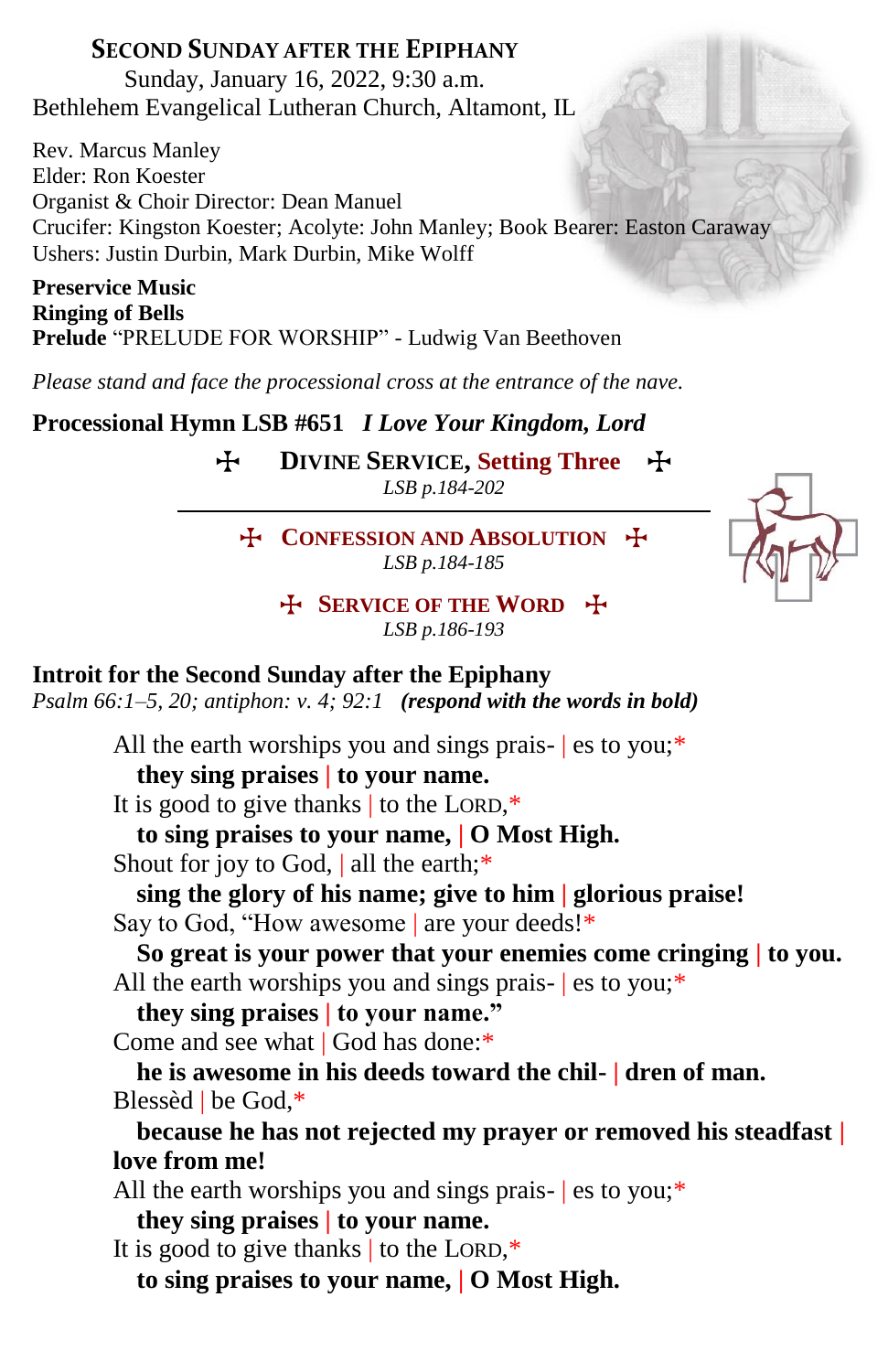### ♪ **The Gloria Patri** *p. 186-189* ♪ **Kyrie** ♪ **Gloria In Excelsis** ♪ **Salutation**

## **Collect for the Second Sunday after the Epiphany**

P: Let us pray: Almighty and everlasting God, who governs all things in heaven and on earth, mercifully hear the prayers of Your people and grant us Your peace through all our days; through Jesus Christ, Your Son, our Lord, who lives and reigns with You and the Holy Spirit, one God, now and forever. **C: ♪ Amen**

*Please be seated*

### **Old Testament Reading: Amos 9:11-15**

<sup>11"</sup>In that day I will raise up the booth of David that is fallen and repair its breaches, and raise up its ruins

and rebuild it as in the days of old,

 $12$ that they may possess the remnant of Edom and all the nations who are called by my name," declares the LORD who does this.

13"Behold, the days are coming," declares the LORD, "when the plowman shall overtake the reaper and the treader of grapes him who sows the seed;

the mountains shall drip sweet wine,

and all the hills shall flow with it.

<sup>14</sup>I will restore the fortunes of my people Israel, and they shall rebuild the ruined cities and inhabit them;

they shall plant vineyards and drink their wine,

and they shall make gardens and eat their fruit.

<sup>15</sup>I will plant them on their land,

and they shall never again be uprooted

out of the land that I have given them,"

says the LORD your God.

P: This is the Word of the Lord.

**C: Thanks be to God.**

# **Epistle Reading**: **Romans 12:6-16**

<sup>6</sup>Having gifts that differ according to the grace given to us, let us use them: if prophecy, in proportion to our faith;  $\frac{7}{1}$  if service, in our serving; the one who teaches, in his teaching; <sup>8</sup>the one who exhorts, in his exhortation; the one who contributes, in generosity; the one who leads, with zeal; the one who does acts of mercy, with cheerfulness.

<sup>9</sup>Let love be genuine. Abhor what is evil; hold fast to what is good. <sup>10</sup>Love one another with brotherly affection. Outdo one another in showing honor. <sup>11</sup>Do not be slothful in zeal, be fervent in spirit, serve the Lord. 12Rejoice in hope, be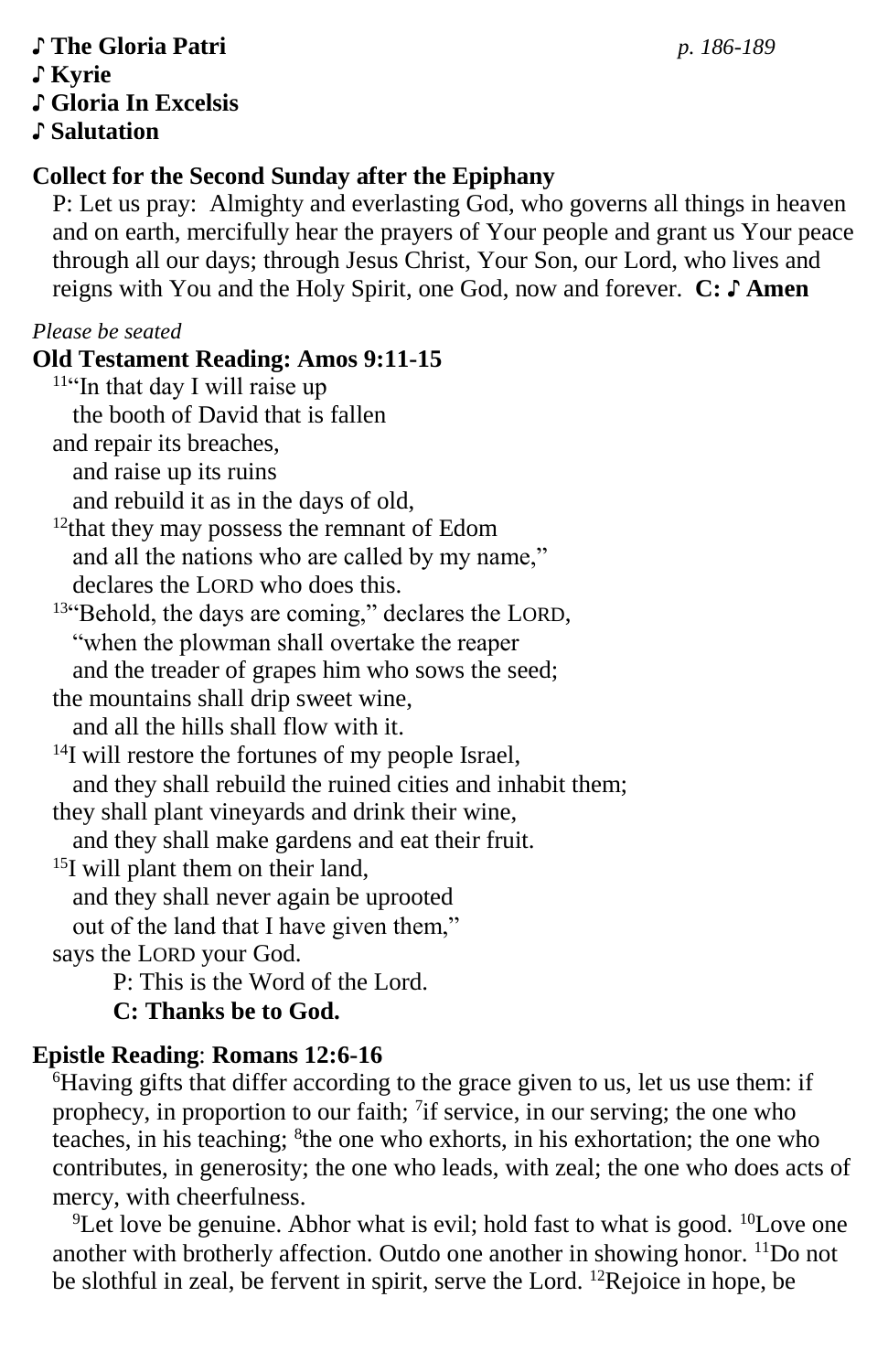patient in tribulation, be constant in prayer. <sup>13</sup>Contribute to the needs of the saints and seek to show hospitality.

 $14B$ less those who persecute you; bless and do not curse them.  $15R$ ejoice with those who rejoice, weep with those who weep. <sup>16</sup>Live in harmony with one another. Do not be haughty, but associate with the lowly. Never be conceited.

P: This is the Word of the Lord.

#### **C: Thanks be to God.**

*Please stand*

### **C: ♪** *Alleluia. Alleluia. Alleluia.*  **Holy Gospel: John 2:1-11**

P: The Holy Gospel according to St. John, the second chapter.

**C:** *♪ Glory be to Thee, O Lord.*

<sup>1</sup>On the third day there was a wedding at Cana in Galilee, and the mother of Jesus was there. <sup>2</sup> Jesus also was invited to the wedding with his disciples. <sup>3</sup> When the wine ran out, the mother of Jesus said to him, "They have no wine." <sup>4</sup>And Jesus said to her, "Woman, what does this have to do with me? My hour has not yet come." <sup>5</sup>His mother said to the servants, "Do whatever he tells you."

 $6$ Now there were six stone water jars there for the Jewish rites of purification, each holding twenty or thirty gallons. <sup>7</sup> Jesus said to the servants, "Fill the jars with water." And they filled them up to the brim. <sup>8</sup>And he said to them, "Now draw some out and take it to the master of the feast." So they took it. <sup>9</sup>When the master of the feast tasted the water now become wine, and did not know where it came from (though the servants who had drawn the water knew), the master of the feast called the bridegroom  $10$  and said to him, "Everyone serves the good wine first, and when people have drunk freely, then the poor wine. But you have kept the good wine until now." <sup>11</sup>This, the first of his signs, Jesus did at Cana in Galilee, and manifested his glory. And his disciples believed in him.

P: This is the Gospel of the Lord.

## **C:** ♪ **Praise be to Thee, O Christ.**

#### **Nicene Creed** *p. 191*

*Please be seated*

### **Hymn of the Day LSB #408** *Come, Join in Cana's Feast*

**Sermon** Text: John 2:1-11

Title: "*The Life of the Party*"

#### Outline: **JESUS ALWAYS FILLS OUR LACKING WITH HIS GLORY.**

I. Jesus filled our lacking by his glorious hour—the cross [vv. 1-4].

II. Jesus always fills our lacking by his glorious signs—the sacraments [vv. 5-11].

*Please stand*

### ♪ **Offertory** *p. 192-193*

*Please be seated* **Offering** 

*Please stand as the offering plates are brought forward during the offering hymn* **Offering Hymn #781** *We Give Thee But Thine Own v. 1 & 2*